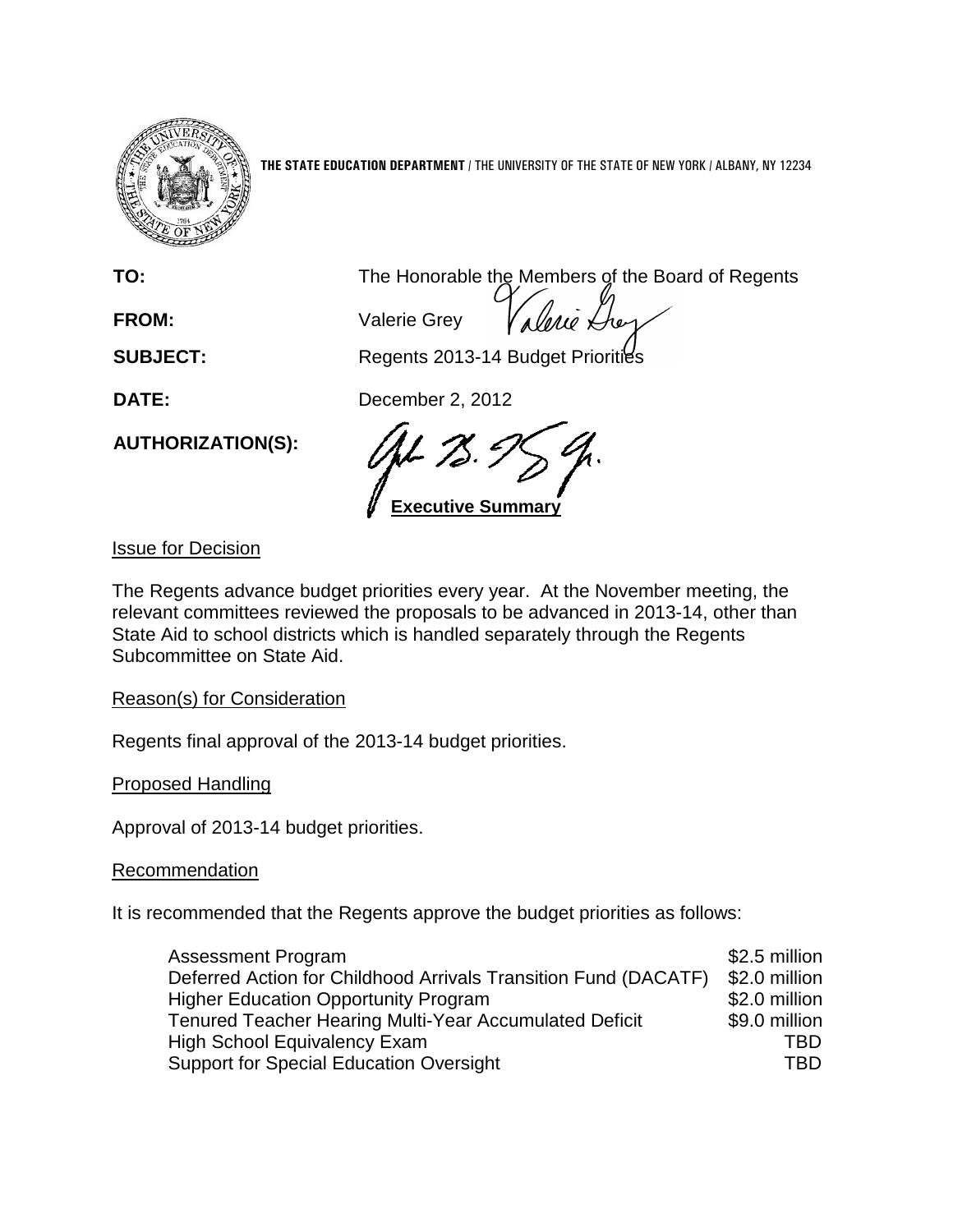Additionally, the following Regents state legislative priorities have fiscal implications and should be considered in the 2013-14 State Budget deliberations:

Regents State Aid Proposal Early Education Investment TAP for Early College High School Students Education Equity for DREAMers Regional High Schools BOCES as Regional Leaders

Lastly, technical changes will be sought to create an account and appropriation for planned fees authorized by the Board of Regents to support additional staff work related to Board of Regents Higher Education Accreditation activities.

Timetable for Implementation

Immediate.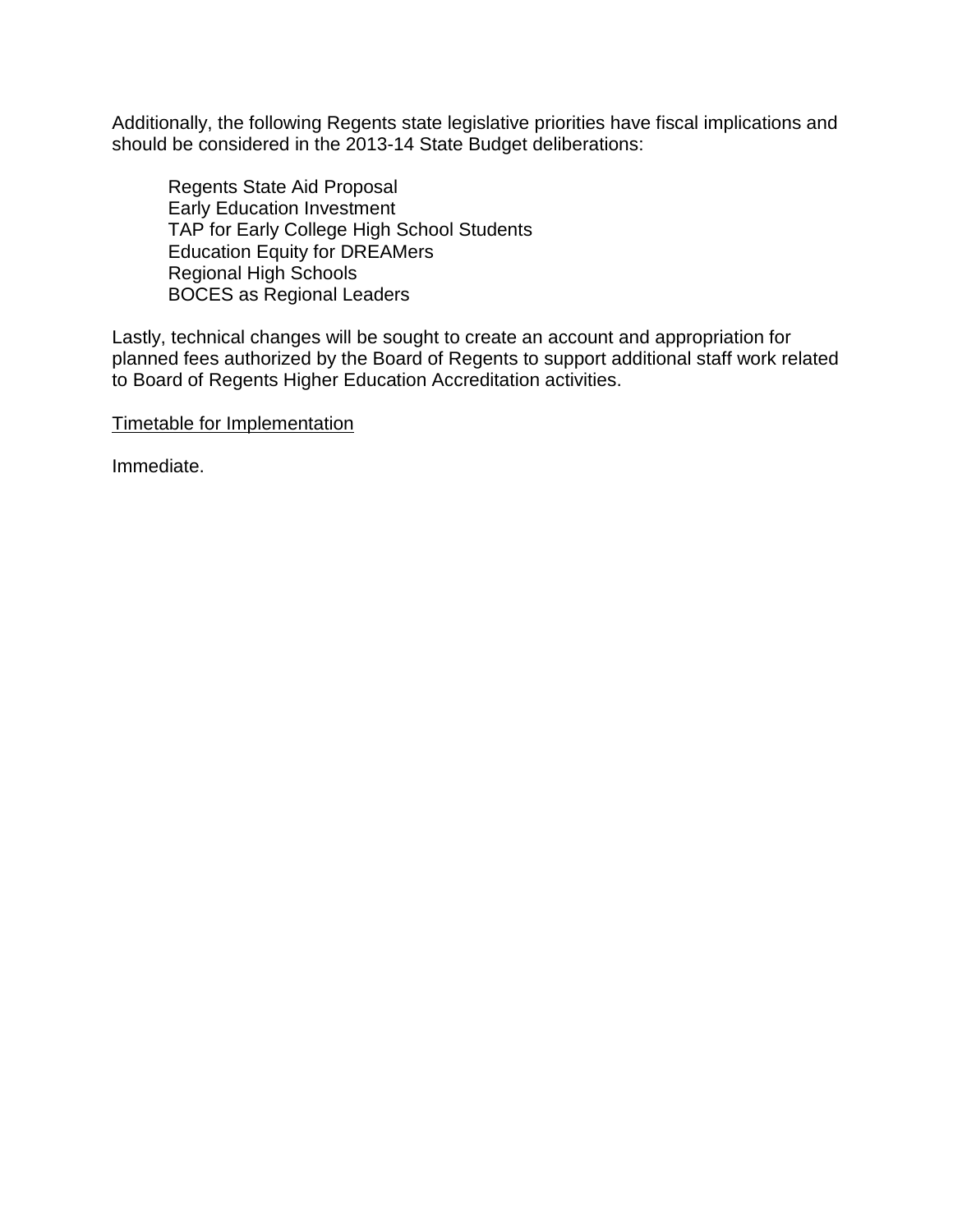

THE UNIVERSITY OF THE STATE OF NEW YORK **ALBANY, NY 12234** 

**EXECUTIVE DEPUTY** COMMISSIONER

T: 518.473.8381

NYSED.GOV ENGAGENY.ORG

# **Assessment Program**

### **2013-14 SED BUDGET PRIORITY**

## *The Issue:*

The Department's assessment program, including Regents exams, is integral to the Regents Reform Agenda. The assessment program serves as a critical measure of student learning, informs the state's accountability system, and contributes to the evaluation of teacher and principal effectiveness.

In recent years, the assessment program has experienced drastic funding shortfalls that resulted in the elimination of certain Regents exams and significant cost reductions. The Board of Regents is seeking continuation of \$8.5 million in funding to support current Regents exams including the January 2014 administration.

With enactment and statewide implementation of a teacher and principal evaluation system, it has never been more important to ensure the continued development of our testing program into a sophisticated and rigorous system necessary for meaningful education reform.

## *2013-14 Budget Request - \$2.5 million additional State Funds*

- \$1.5 million for new English Regents exams for grades 9 and 10 that are necessary to obtain the same continuity in testing that exists for other subject areas.
- \$500,000 for erasure analysis of test results. The Department has worked with regional information centers to collect the necessary data and needs to retain outside expertise to perform the erasure analysis.
- \$500,000 to begin a computer-based testing (CBT) pilot to learn more about the benefits of this testing model, the possible cost efficiencies, and the challenges that the State and districts will face in implementation.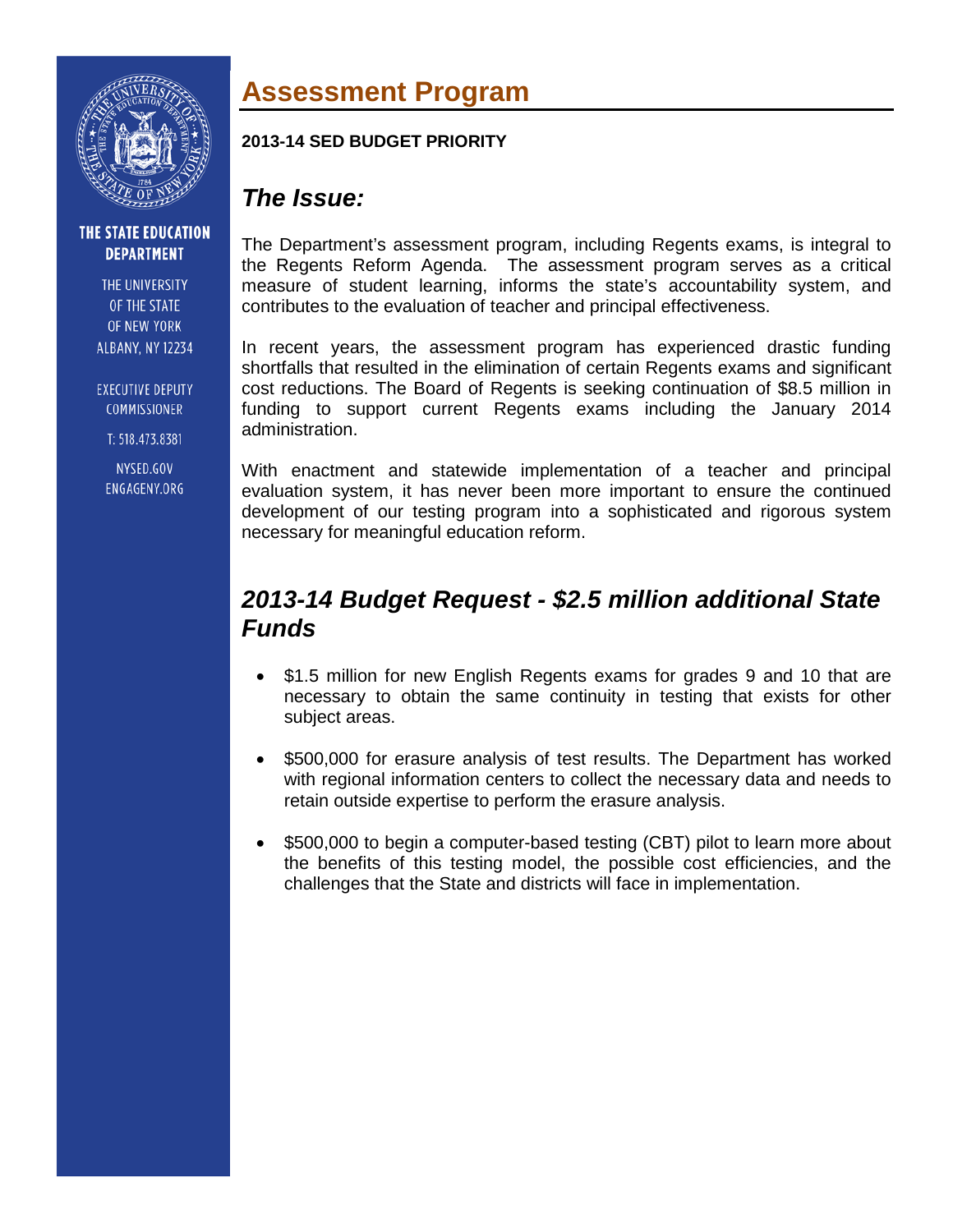

THE UNIVERSITY OF THE STATE OF NEW YORK **ALBANY, NY 12234** 

**EXECUTIVE DEPUTY** COMMISSIONER

T: 518.473.8381

NYSED.GOV ENGAGENY.ORG

# **Deferred Action for Childhood Arrivals Transition Fund (DACATF)**

### **2013-14 SED BUDGET PRIORITY**

## *The Issue:*

On June 15, 2012, President Obama announced the Deferred Action for Childhood Arrivals (DACA) program. DACA was established to provide the opportunity for certain undocumented youth in the country to be afforded a pathway to secure U.S. work authorization. The eligibility requirements include: enrollment in school, graduation from high school or attainment of a GED™ or equivalent state-authorized exam.

In order for New York's youth and young adults (under age 31) to take advantage of this federal initiative, a new investment in targeted educational assistance programs would be required. Of the estimated 110,000 New York State residents who are eligible, nearly 22,000 would need to enroll in adult basic education or high school equivalency preparation, English as a Second Language (ESL) or career training programs to benefit from DACA. \*

The Department's budget request would support the creation of the Deferred Action for Childhood Arrivals Transition Fund (DACATF), a new program designed to provide educational service and support for DACA eligible out-ofschool youth and young adults in New York State.

## *2013-14 Budget Request – \$2.0 Million State Funds*

- DACATF would leverage the successes of existing programs by building on the infrastructure of the Employment Preparation Education (EPE) program, the Adult Literacy Education (ALE) program, and the Literacy Zone (LZ) program.
- DACATF would enhance services needed to better assure timely academic outcomes required to achieve deferment and employment.
- DACATF would require a 100% match, including in-kind services, and would encourage a cooperative multi-agency approach to service and support. DACATF would also facilitate opportunities for additional community investment.

\* Batalova, Jeanne and Michelle Mittlelstadt. Relief from Deportation: Demographic profile of DREAMers Potentially Eligible Under the Deferred Action Policy. Washington, DC: Migration Policy Institute, 2012.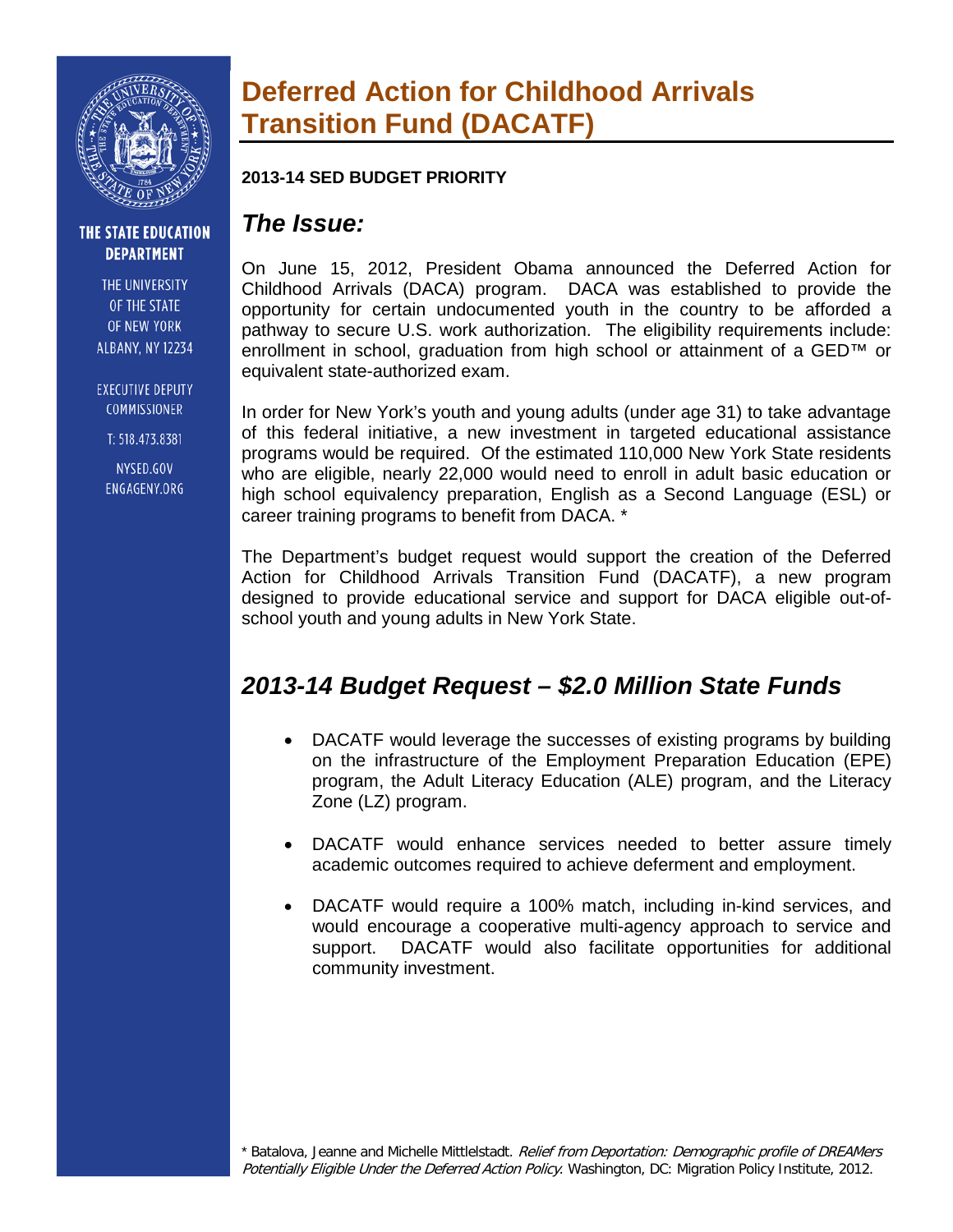

THE UNIVERSITY OF THE STATE OF NEW YORK **ALBANY, NY 12234** 

**EXECUTIVE DEPUTY** COMMISSIONER

T: 518.473.8381

NYSED.GOV ENGAGENY.ORG

# **Higher Education Opportunity Programs (HEOP)**

### **2013-14 SED BUDGET PRIORITY**

## *The Issue:*

New York State's Higher Education Opportunity Program (HEOP) provides economically and educationally disadvantaged students with access to postsecondary institutions and services.

HEOP is currently available at 55 independent colleges and universities in NYS and provides support to over 4,600 underrepresented and disadvantaged students annually. Serving the urban, suburban, and rurally disadvantaged population, HEOP candidates come from every county in the state and reflect a diverse array of students.

Since it's inception in 1969, HEOP has successfully served upwards of 36,000 students throughout NYS. A recent student cohort analysis indicated a 58% HEOP graduation rate, compared with a 12% graduation rate for low-income students nationally. However, HEOP lacks adequate financial resources to ensure that additional students throughout NYS will continue to benefit from the success of this opportunity program.

The Department's budget request would allow for an expansion of HEOP student enrollment in participating post-secondary institutions.

## *2013-14 Budget Request - \$2 million additional State Funds*

• \$2.0 million to expand HEOP to provide access to quality, postsecondary institutions for disadvantaged student populations